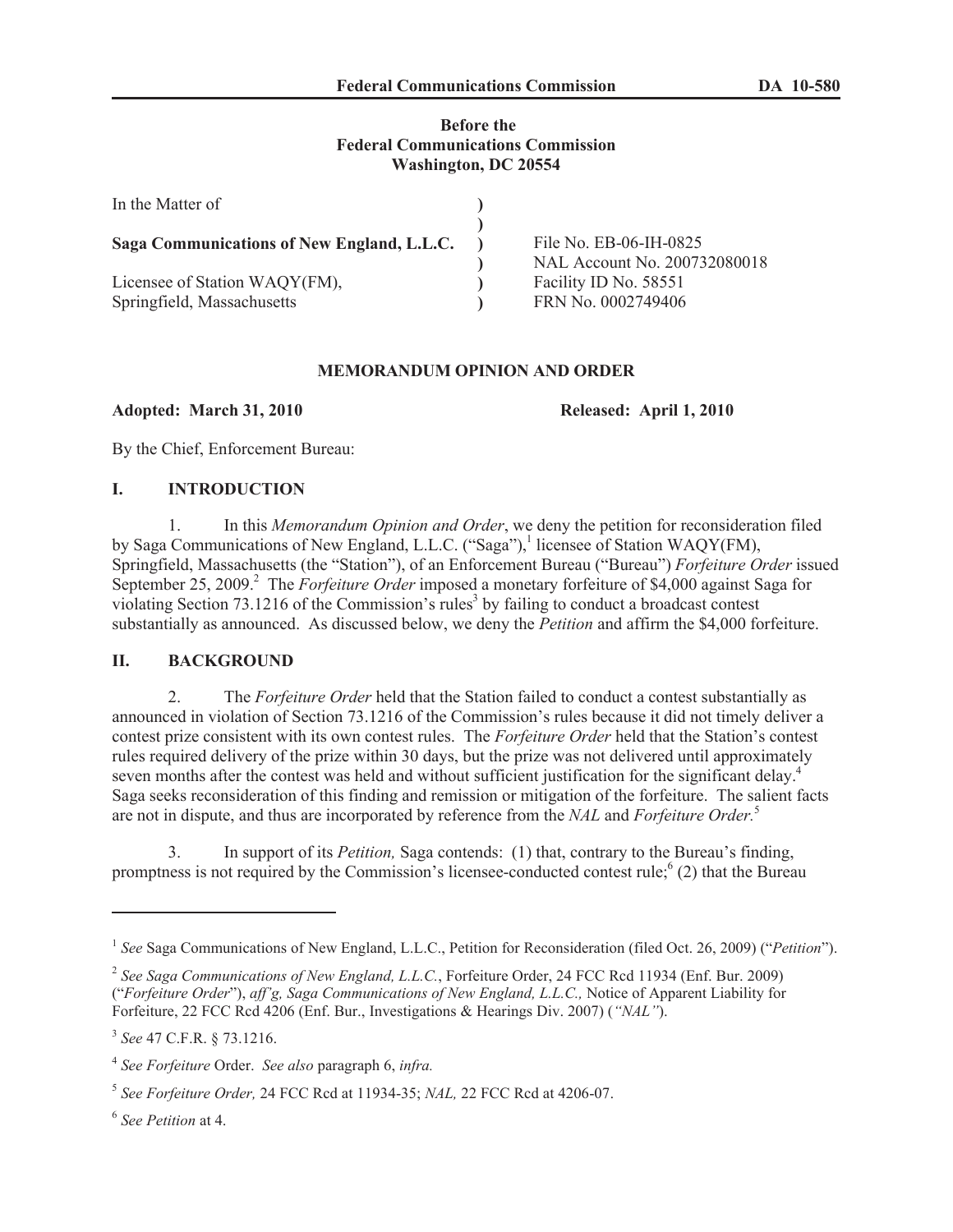incorrectly found that Saga's own contest rules required it to award its contest prizes within thirty days;<sup>7</sup> (3) that the Bureau failed to prove that Saga possessed the requisite scienter required to establish "willfulness" under Section  $503(b)$  of the Act;<sup>8</sup> (4) that the precedent relied upon by the Bureau regarding "willfulness" is untested by the courts and is, therefore, unreliable;<sup>9</sup> and (5) that the Bureau erred by finding that Saga's misconduct was "repeated" within the meaning of Section 503(b) of the Act.<sup>10</sup> Below, we discuss each of Saga's contentions in turn.

#### **III. DISCUSSION**

4. Reconsideration is appropriate only where the petitioner shows a material error or omission in the original order or raises additional facts not known or existing until after the petitioner's last opportunity to present such matters.<sup>11</sup> A petition that simply repeats arguments previously considered and rejected will be denied.<sup>12</sup> Saga has failed to either demonstrate error, or to present new facts or changed circumstances, as required. As such, the matter before us does not warrant reconsideration and we uphold the Bureau's finding in the *Forfeiture Order*.

5. First, we find incorrect Saga's contention that the Commission's contest rule does not require that prizes be awarded promptly. As discussed in the *Forfeiture Order,* the Commission has stated that contest prizes must be awarded promptly.<sup>13</sup> Saga asserts that the Commission's prior statements regarding promptness are insufficient to support a forfeiture and require additional notice and rulemaking, because if the Commission had intended for this specific element to create liability for a licensee in a broadcast contest, then it would have included the term in an exhaustive list of elements in the rule.<sup>14</sup> We reject Saga's assertion. It is evident from the rule itself and accompanying notes that the enumerated material terms do not constitute an exhaustive list of every element that is material to a contest. As an example, Note 1(b) of the rule recognizes that "material terms may vary widely depending on the exact nature of the contest" and sets forth contest terms that "generally" would be included in a station's contest rules.<sup>15</sup> Further, the law is clear that the Commission may properly interpret its own

<sup>11</sup> *See WWIZ, Inc.*, 37 FCC 685, 686 (1964), *aff'd sub nom. Lorain Journal Co. v. FCC,* 351 F.2d 824 (D.C. 1965), *cert. denied*, 383 U.S. 967 (1966); 47 C.F.R. § 1.106(c).

<sup>12</sup> *See Infinity Broadcasting Operations, Inc.,* Memorandum Opinion and Order, 19 FCC Rcd 4216 (2004); *Bennett Gilbert Gaines,* 8 FCC Rcd 3986 (Rev. Bd. 1993).

<sup>13</sup> *See Forfeiture Order,* 24 FCC Rcd at 11936-37 (citing *Public Notice Concerning Failure of Broadcast Licensees to Conduct Contests Fairly,* Public Notice, 45 FCC 2d 1056 (1974) (*"1974 Public Notice"*)); *Amendment of Part 73 of the Commission's Rules Relating to Licensee-Conducted Contests*, Notice of Proposed Rulemaking, 53 FCC 2d 934 (1975) (*"1975 NPRM"*); and *Amendment of Part 73 of the Commission's Rules Relating to Licensee-Conducted Contests*, Report and Order, 60 FCC 2d 1072, 1073 (1976) (*"1976 R&O"*).

<sup>14</sup> *See Petition* at 4-5.

<sup>15</sup> *See* 47 C.F.R. § 73.1216. Note 1(b) states that "[m]aterial terms include those factors which define the operation of the contest and which affect participation therein. Although the material terms may vary widely depending upon the exact nature of the contest, they will generally include: how to enter or participate; eligibility restrictions; entry (continued....)

2

<sup>7</sup> *See id*. at 5.

<sup>8</sup> *See id.* at 7-8.

<sup>9</sup> *See id.* at 7; 47 U.S.C. § 503(b).

<sup>10</sup> *See id.* at 3; 47 U.S.C. § 503(b).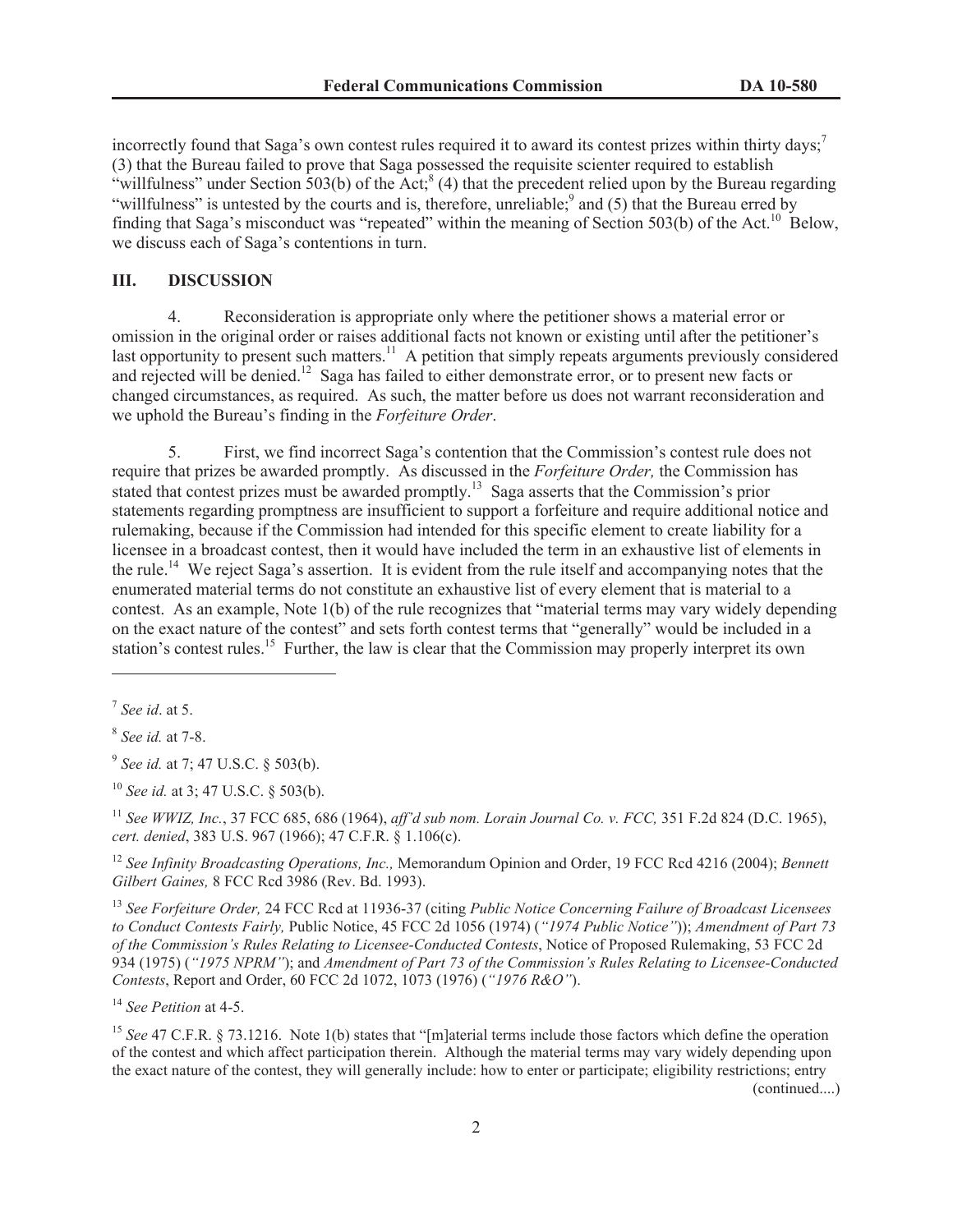rules consistent with existing regulation.<sup>16</sup> As the *Forfeiture Order* correctly held, the Commission's prior statements consistently maintain that prizes must be awarded promptly,<sup>17</sup> and Saga cites no precedent that is inconsistent with or disavows that position in any manner that might implicate the need for a rulemaking.

6. Second, we find no merit in Saga's contention that the thirty-day time period for prize fulfillment specified in its own contest rules did not apply to the Station.<sup>18</sup> Saga argues that the intent of its contest rule provision is to "persuade" winners to claim their prizes within thirty days, not to impose an obligation on Saga to award prizes within thirty days.<sup>19</sup> Saga's contest rule provision, however, when read in its full context, belies such claims. Saga's rule states that "[w]inners will be expected to claim prize (sic) at the [Station] between 9am – 5pm, Monday through Friday (excluding holidays) within 30 days of being notified that they are winners, unless there is an expiration date on prize which will be specifically stated."<sup>20</sup> Saga's own contest rule creates a reasonable expectation on the part of winners that prizes would be awarded within thirty days because winners are explicitly given thirty days in which to claim prizes, and a prize must be awarded in order to be claimed. Moreover, accepting Saga's interpretation of its own contest rule would render it harmless from liability for ever failing to award a contest prize, effectively allowing it to claim that fulfillment would occur at some unspecified future time of its own choosing. This result would render Saga's obligations under the Commission's contest rule meaningless, and it would also be unfair to contest participants.

7. Third, we disagree with Saga's assertion that in order to impose a forfeiture for its failure to award the prizes promptly, the Commission must demonstrate scienter to establish that the conduct was "willful."<sup>21</sup> The case which Saga cites as authority for this argument<sup>22</sup> arose in the broadcast indecency

deadline dates; whether prizes can be won; when prizes can be won; the extent, nature and value of prizes; basis for valuation of prizes; time and means of selection of winners; and/or tie-breaking procedures."

<sup>16</sup> *See Cost-Based Terminating Compensation for CMRS Providers; Interconnection Between Local Exchange Carriers and Commercial Mobile Radio Service Providers; Implementation of the Local Competition Provisions of the Telecommunications Act of 1996; Calling Party Pays Service Offering in the Commercial Mobile Radio Services,* Order, 18 FCC Rcd 18441, 18450 ¶ 22 (2003):

The D.C. Circuit has repeatedly held that interpretive rulings are properly used to clarify the original meaning and application of an agency's substantive rules. The Supreme Court in reaffirming the authority of agencies to interpret their own rules stated that "a new APA rulemaking is required only if an agency adopt[s] a new position inconsistent with any of the [agency's] existing regulations."

<sup>17</sup> *See 1974 Public Notice, 1975 NPRM, and 1976 R&O, supra* note 13.

<sup>18</sup> *See Petition* at 5.

<sup>19</sup> *See id.*

<sup>21</sup> *See Petition* at 7-8 (citing *CBS Corporation et al. v. FCC,* 535 F.3d 167 (3rd Cir. 2008) ("*CBS v. FCC*", *cert. granted, vacated, and remanded,* 129 S. Ct. 2176 (2009).

<sup>22</sup> *See Petition* at 7-8 (citing *CBS v. FCC*)*.*

<sup>(...</sup>continued from previous page)

<sup>20</sup> *See* Letter from Lawrence D. Goldberg, Vice President, Saga Communications of New England, L.L.C., to William D. Freedman, Deputy Chief, Investigations and Hearings Division, Enforcement Bureau, dated February 28, 2006, and filed through its counsel on March 2, 2006, at Attachment 4, unnumbered pages 3-4.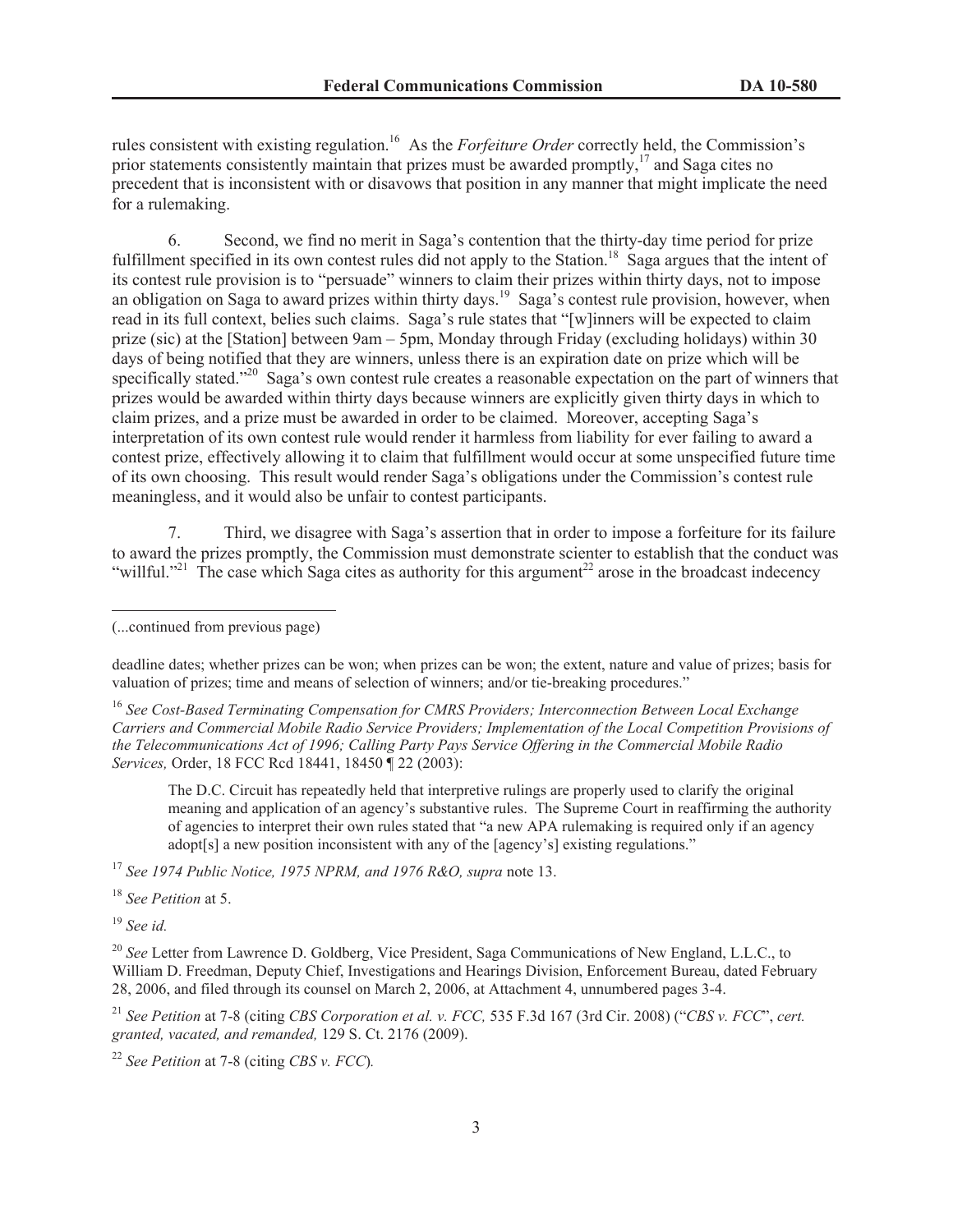context in which "scienter is the constitutional minimum showing for penalizing the speech or expression of broadcasters."<sup>23</sup> There is no such constitutional requirement in cases regarding violations of the licensee-conducted contest rule; therefore, the cited authority is inapposite. It is well established that Section  $312(f)(1)$  of the Act provides that "the term 'willful,' when used with reference to the commission or omission of any act, means the conscious or deliberate commission or omission of such act, irrespective of any intent to violate any provision of this Act or any rule or regulation of the Commission."<sup>24</sup> As noted in the *Forfeiture Order*, "willful" does not require a finding that the rule violation was intentional or that the violator was aware that it was committing a rule violation. Rather, the term "willful" simply requires that the violator knew it was taking or failing to take the action in question, irrespective of any intent to violate the Commission's rules.<sup>25</sup> Moreover, Saga's claim regarding its lack of intent is not supported by the facts of this case.<sup>26</sup> As noted in the *Forfeiture Order,* the complainant repeatedly contacted Saga over several months seeking the memorabilia portion of his prize, to no avail.<sup>27</sup> It was not until Saga received the Bureau's letter of inquiry that it finally awarded the prizes.<sup>28</sup> Under these circumstances, Saga's assertion of mere inadvertence is not plausible.

8. Fourth, Saga questions the authority of the Commission decision<sup>29</sup> that the Bureau relied on for interpreting the "willfulness" standard because it is untested by the courts.<sup>30</sup> We find no validity in this unsupported assertion. It is well established that the Commission may rely on its precedents in the absence of controlling court opinions to the contrary. $31$ 

<sup>25</sup> *See Southern California,* 6 FCC Rcd at 4387-88 (stating that "inadvertence . . . is at best, ignorance of the law, which the Commission does not consider a mitigating circumstance" and applying the definition of willful in Section 312(f)(1) to forfeiture cases). *See also Abocom Systems, Inc.,* Memorandum Opinion and Order, 22 FCC Rcd 7448, 7451 (Enf. Bur. 2007) (rejecting Abocom's argument that it was only "inadvertently noncompliant" and that "its actions were not deliberate or intended to violate the rules"); *Five Star Parking d/b/a Five Star Taxi Dispatch,* Forfeiture Order, 23 FCC Rcd 2649, 2651-52 (Enf. Bur., Spectrum Enf. Div. 2008) (declining to reduce or cancel forfeiture for late-filed renewal based on licensee's administrative error); *Domtar Industries, Inc.,* Notice of Apparent Liability for Forfeiture, 21 FCC Rcd 13811, 13815 (Enf. Bur., Spectrum Enf. Div. 2006) (same).

<sup>26</sup> *See Forfeiture Order,* 24 FCC Rcd at 11937-38.

<sup>27</sup> *See id.* (citing Letter from Mr. Robert Naginewicz to the FCC, dated December 31, 2005).

<sup>28</sup> *See Forfeiture Order,* 24 FCC Rcd at 11938*.*

<sup>29</sup> *See Southern California,* 6 FCC Rcd at 4388.

<sup>30</sup> *See Petition* at 6-7.

(continued....)

<sup>23</sup> *CBS v. FCC,* 535 F.3d at 205.

<sup>&</sup>lt;sup>24</sup> 47 C.F.R. § 312(f)(1). The legislative history of Section 312(f)(1) of the Act clarifies that this definition of willful applies to both Sections 312 and 503(b) of the Act, H.R. Rep. No. 97-765, 97<sup>th</sup> Cong. 2d Sess. 51 (1982), and the Commission has so interpreted the term in the Section 503(b) context. *See Application for Review of Southern California Broadcasting Co.,* Memorandum Opinion and Order, 6 FCC Rcd 4387, 4388 (1991), *recon. denied,* 7 FCC Rcd 3454 (1992) ("*Southern California"*).

<sup>&</sup>lt;sup>31</sup> The absence of interpretive court opinion does not diminish the vitality or applicability of the Commission's own precedents, and Saga has cited no authority demonstrating otherwise. To the contrary, under principles of administrative *stare decisis,* an agency is bound by its precedents, and has flexibility to depart from them only when it finds, and can adequately explain, sound reasons for doing so, which Saga has not offered. *See, e.g*., *Atchison, Topeka & Santa Fe Railway v. Wichita Board of Trade*, 412 U.S. 800, 806-17 (1973) (citing, *inter alia, SEC v.*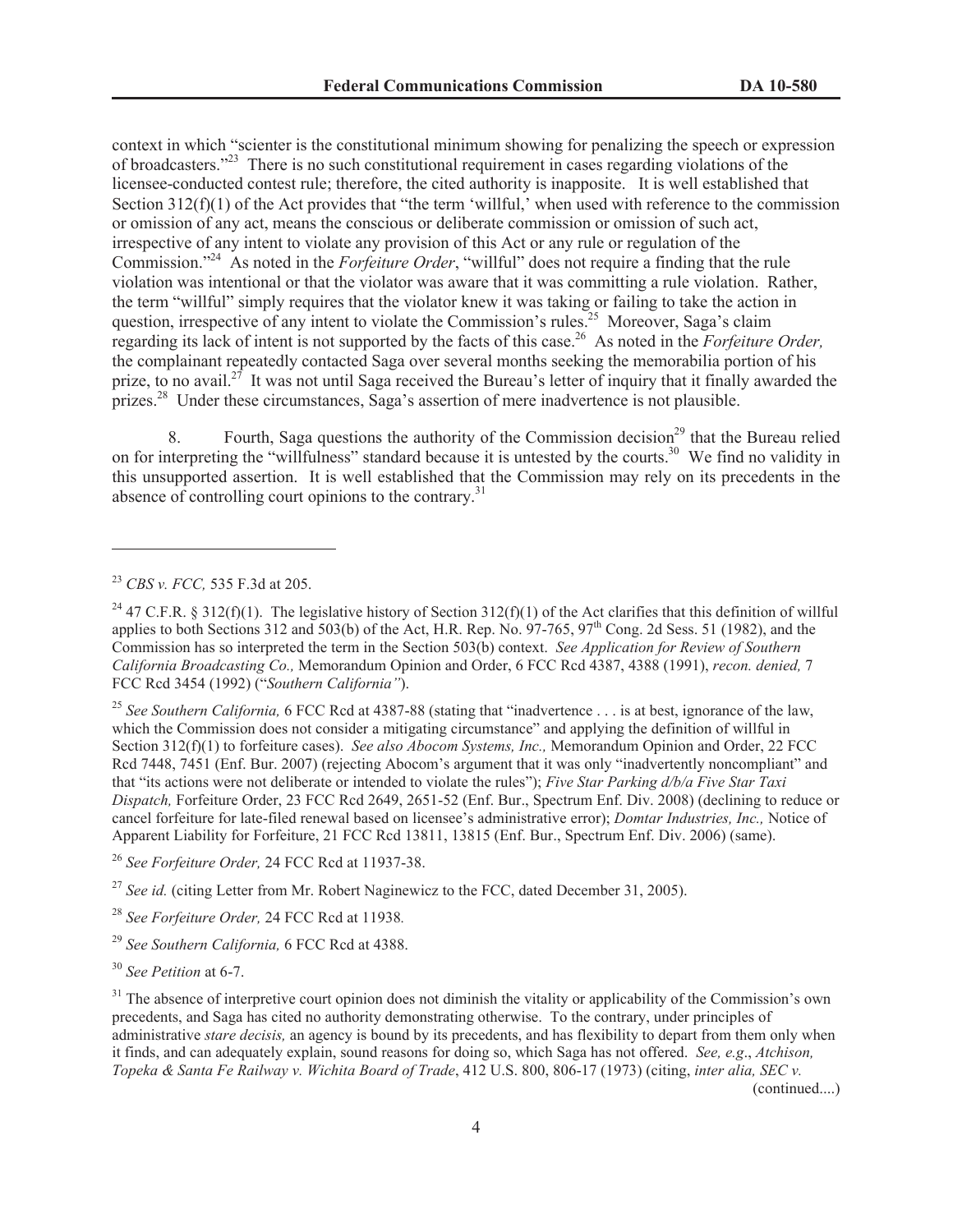9. Finally, Saga argues that its violations of Section 73.1216 of the Rules were not repeated as that term is contemplated by Section 503(b) of the Act.<sup>32</sup> Commission precedent clearly holds that "repeated" means that the act was committed or omitted more than once, or lasts more than one day.<sup>33</sup> In this case, nearly seven months passed between the drawing and the time that Saga awarded the memorabilia portion of the prize.<sup>34</sup> We find that the violations were repeated. Therefore, after reviewing Saga's *Petition* and the underlying record, we find no basis for reconsideration.

#### **IV. ORDERING CLAUSES**

10. Accordingly, **IT IS ORDERED**, pursuant to Section 1.106 of the Commission's rules.<sup>35</sup> that the Petition for Reconsideration filed on October 26, 2009, by Saga Communications of New England, L.L.C., **IS DENIED**, and the *Forfeiture Order* **IS AFFIRMED.**

11. Payment of the forfeiture shall be made in the manner provided for in Section 1.80 of the rules<sup>36</sup> within thirty (30) days of the release of this *Memorandum Opinion and Order*. If the forfeiture is not paid within the period specified, the case may be referred to the Department of Justice for collection pursuant to Section 504(a) of the Act.<sup>37</sup> Payment of the forfeiture must be made by check or similar instrument, payable to the order of the Federal Communications Commission. The payment must include the NAL/Account No. and FRN No. referenced above. Payment by check or money order may be mailed to Federal Communications Commission, P.O. Box 979088, St. Louis, MO 63197-9000. Payment by overnight mail may be sent to U.S. Bank-Government Lockbox #979088, SL-MO-C2-GL, 1005 Convention Plaza, St. Louis, MO 63101. Payment by wire transfer may be made to ABA Number 021030004, receiving bank TREAS/NYC, and account number 27000001. For payment by credit card, an FCC Form 159 (Remittance Advice) must be submitted. When completing the FCC Form 159, enter the NAL/Account Number in block number 24A (payment type code). Saga will also send electronic notification on the date said payment is made to Hillary.DeNigro@fcc.gov, Ben.Bartolome@fcc.gov, Kenneth.Scheibel@fcc.gov, and Paul.Noone@fcc.gov. Requests for full payment under an installment plan should be sent to: Chief Financial Officer -- Financial Operations, 445 12th Street, S.W., Room 1- A625, Washington, D.C. 20554. Please contact the Financial Operations Group Help Desk at 1-877-480- 3201 or Email: ARINQUIRIES@fcc.gov with any questions regarding payment procedures.

<sup>32</sup> *See Petition* at 3.

<sup>33</sup> See Sudbury Service, Inc., Licensee of Station KLCN(AM), Blytheville, Arkansas, Forfeiture Order, 23 FCC Rcd 11232, 11234 (Media Bur., Audio Div. 2008) (rejecting licensee's argument that its violations were not repeated where licensee had not properly maintained its public inspection file over a four-year period); *Global Teldata II, LLC*, Order of Forfeiture, 22 FCC Rcd 8710, 8716-17 (2007) (rejecting licensee's argument that, under Section 503(b)(1)(B), an entity cannot be held liable for a *continuing* violation in a case involving the licensee's violations of several rules related to the Universal Service Fund ).

<sup>(...</sup>continued from previous page)

*Chenery Corp.,* 332 U.S. 194 (1947); *Secretary of Agriculture v. United States,* 347 U.S. 645, 653-54 (1954); and *Columbia Gas Transmission Corp. v. FERC,* 628 F.2d 578, 585-86 (D.C. Cir. 1979).

<sup>34</sup> *See Forfeiture Order,* 24 FCC Rcd at 11937.

<sup>35</sup> *See* 47 C.F.R. § 1.106.

<sup>36</sup> *See* 47 C.F.R. § 1.80.

<sup>37</sup> *See* 47 U.S.C. § 504(a).